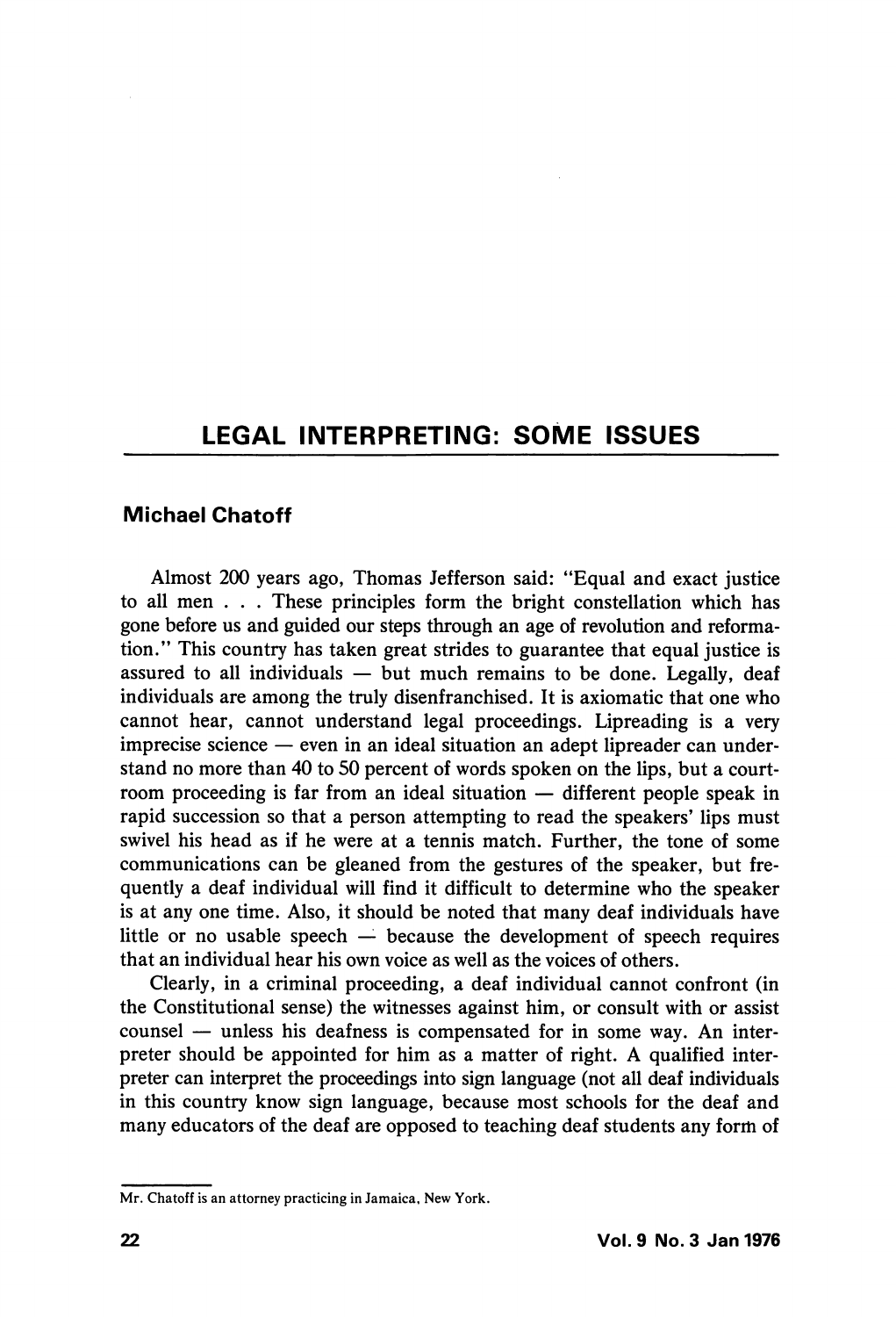manual communication), transcribe them, or use any other technique designed to convey the meaning of the proceedings to the deaf individual and to convey the testimony of the deaf individual to the court. True, the simul taneous transcription of the proceedings will slow the legal process, but the alternative will be to deny the defendant, solely because of his deafness, the Constitutional rights that are his due. It would be ludicrous for the Federal Government or a State Government to place in jeopardy the life, liberty, or property of a deaf individual and then to deny that individual the right to defend himself, solely because of a physical disability that can be compensated for.

In a far-sighted opinion fifty years ago, a State judge noted the problems of a deaf defendant in a criminal proceeding: "In the absence of an inter preter it would be a physical impossibility for the accused, a deaf-mute, to know or to understand the nature and cause of the accusation against him, and, as here, he could only stand by helplessly, take his medicine, or what ever may be coming to him, without knowing or understanding, and all this in the teeth of the mandatory constitutional rights which apply to an unfor tunate deaf-mute, just as it (sic) does to every person accused of a violation of the criminal law . . . Mere confrontation would be useless . . . bordering upon the farcical, if the accused could not hear or understand the testimony" (Terry v. State, 21 Ala. App. 100,105 So.2d 386 1925).

To date, more than twenty States\* have enacted laws providing for the appointment of an interpreter for a deaf defendant in a criminal proceeding. Although those laws represent a substantial beginning, the Federal Govern ment and more than half of the States have no statutory provisions to protect the rights of a deaf defendant. Further, not one of the existing State statutes is even arguably adequate, for one or more of the following reasons. They:

- 1. Provide for the translation of the proceedings into sign language only (thereby denying a deaf individual who does not know sign language his Constitutional rights, for that reason alone);
- 2. Require a deaf individual to request affirmatively the assistance of an interpreter (an unlikely occurrence inasmuch as most deaf individuals are unfamiliar with the law);
- 3. Fail to provide for the appointment of an interpreter at critical stages in the criminal processes that precede trial, i.e., arraignment, line-up (essential steps at which accused individuals are supposed to be accorded all Constitutional rights);

ำ

<sup>♦</sup>Alabama, Arkansas, California, Florida, Illinois, Louisiana, Maryland, Massachusetts, Michigan, Minnesota, Missouri, New Jersey, New York, North Carolina, Oklahoma, Rhode Island, Texas, Virginia, Washington, West Virginia, and Wisconsin.